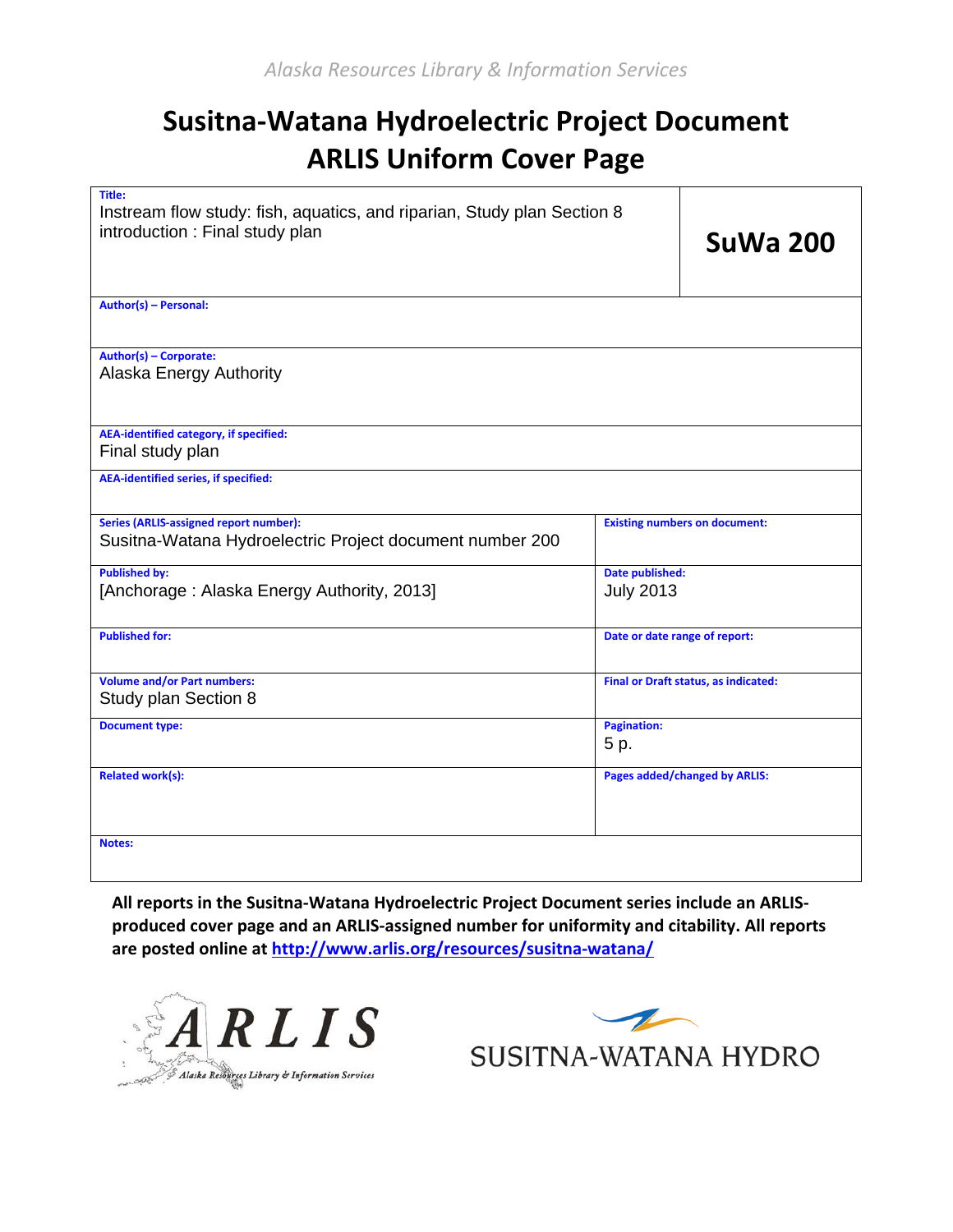# **Susitna-Watana Hydroelectric Project (FERC No. 14241)**

## **Instream Flow Study: Fish, Aquatics, and Riparian Study Plan Section 8 Introduction**

**Final Study Plan**

Alaska Energy Authority



July 2013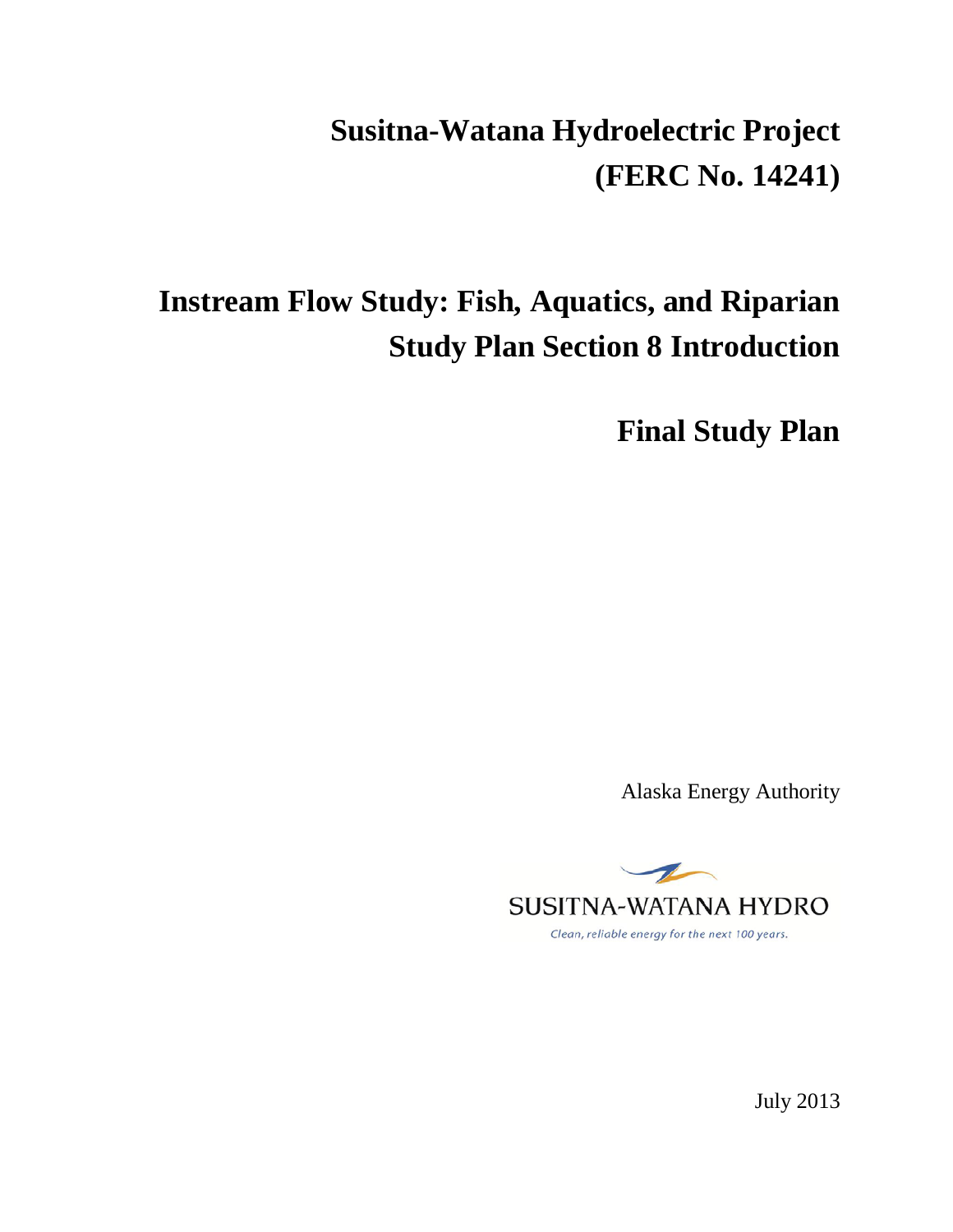## **8. INSTREAM FLOW STUDY: FISH, AQUATICS, AND RIPARIAN**

### **8.1 Introduction**

Project construction and operation will affect Susitna River flows downstream of the dam; the degree of these effects will ultimately depend on final Project design and operating characteristics. The Project will be operated in a load-following mode. Project operations will cause seasonal, daily, and hourly changes in Susitna River flows compared to existing conditions. The potential alteration in flows will influence downstream resources/processes, including fish and aquatic biota and their habitats, channel form and function including sediment transport, water quality, groundwater/surface water interactions, ice dynamics, and riparian and wildlife communities (AEA 2011).

The potential operational flow-induced effects of the Project will need to be carefully evaluated as part of the licensing process. This Final Study Plan (FSP) describes the Susitna-Watana Instream Flow Study (IFS) that will be conducted to characterize and evaluate these effects. The plan includes a statement of objectives, a description of the technical framework that is at the foundation of the IFS, the general methods that will be applied, and the study nexus to the Project. This plan will be subject to revision and refinements as part of the Technical Workgroup (TWG) review and comment process identified as part of the Integrated Licensing Process (ILP). Pursuant to the standards, schedule, and process described below, these details will be developed in consultation with the TWG as part of the continuing study planning process and during study implementation.

The FSP has benefitted from formal written comments submitted to the Federal Energy Regulatory Commission (FERC) from Proposed Study Plan (PSP) filing (July 16, 2012) through submittal of Interim Draft RSPs (October 31, 2012), formal comment letters filed with FERC between November 1 and 14, 2012 (see Section 8.4), comment letters on the Revised Study Plan (RSP) filed with FERC December 2012, and the FERC Study Plan Determination. In addition, comments and suggestions were provided during the study plan development at eight agency and licensing participant TWG meetings that were conducted to describe various elements of the proposed studies. These meetings were conducted in 2012 on January 1, March 2, April 5, June 13, August 16, September 14, October 2, and October 24 and included specific discussions on study area selection, methods and models, and linkages with other resource studies. Detailed notes were recorded during each of these meetings that highlighted action items and/or technical issues and comments that were considered in the RSP. A one-and-one-half-day field reconnaissance was also conducted with the agencies on October 3–4, 2012, to visit three of the proposed study areas (termed Focus Areas (Focus Areas)—see Section 8.5.4.2.1.2) and discuss sampling methodologies. These agency interactions, coupled with direct communications via email and telephone, and FERC study plan requests have all contributed to refinements in the individual study plans. Even so, as noted above and depicted in the IFS schedule (see Section 8.5.6), refinements will continue to be made to the plan as more information from this and other interdependently-linked studies is collected and evaluated.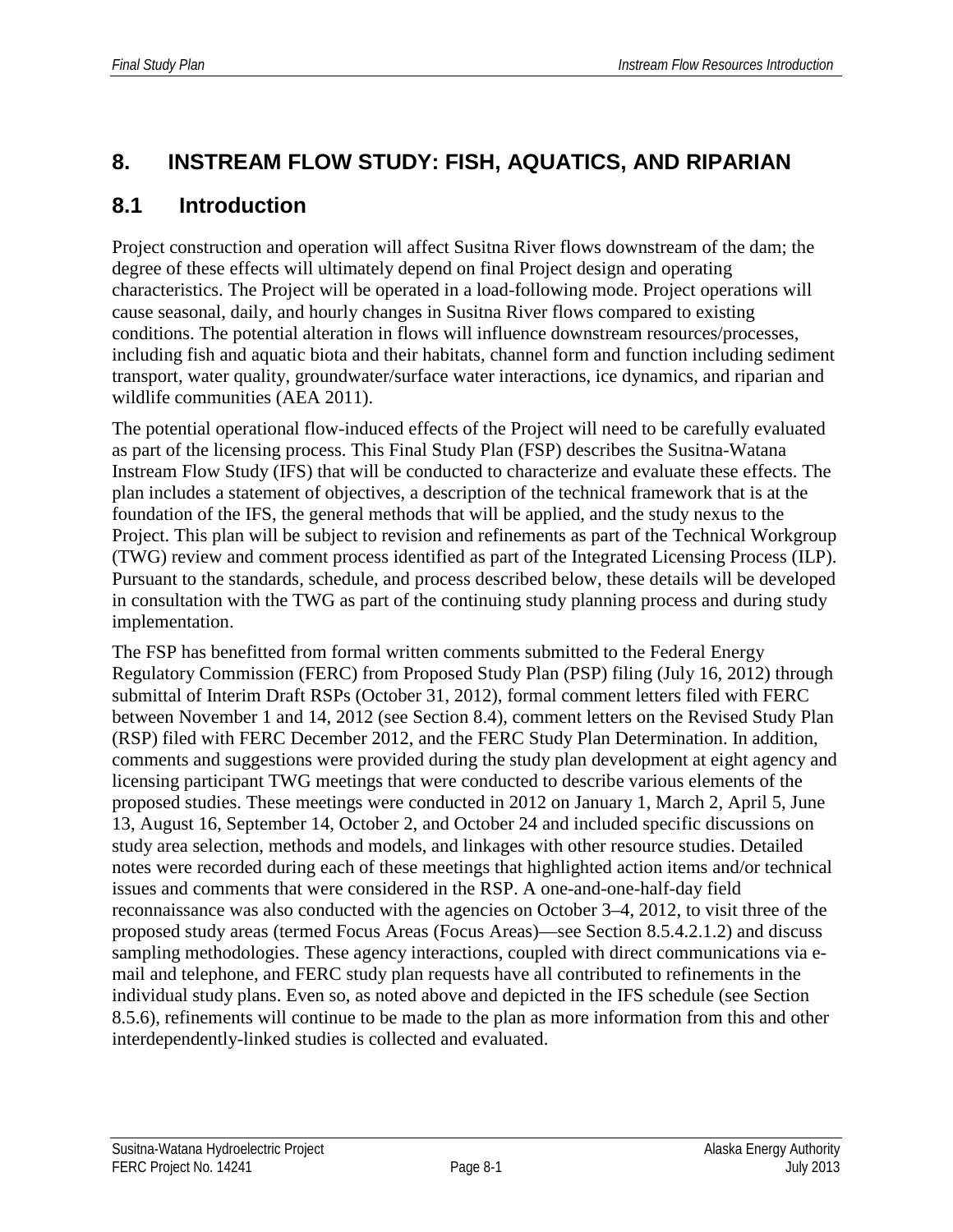## **8.2 Nexus Between Project Construction / Existence / Operations and Effects on Resources to be Studied**

As described above, the operational strategy of the Project could result in a variety of flow responses to the river below Watana Dam. These may include seasonal, daily, and hourly changes in river stage that would vary longitudinally along the river. Having a clear understanding of Project effects on instream flow and riparian habitats and biological resources present within the Susitna River corridor will be critical to environmental analysis of the Project.

## **8.3 Resource Management Goals and Objectives**

Several natural resources agencies have jurisdiction over aquatic species and their habitats in the Project area. These agencies will be using, in part, the results of the IFS and other fish and aquatic studies to satisfy their respective mandates. The federal and state agencies and Alaska Native entities mentioned below have identified their resource management goals, or provided comments in the context of FERC licensing related to instream flow and riparian resource issues.

#### **8.3.1 National Marine Fisheries Service**

The following text is an excerpt of the May 31, 2012, National Marine Fisheries Service (NMFS) letter and Instream Flow Study Request:

*NMFS has authority to request water quality and other natural resource studies related*  to the project pursuant to the: Magnuson-Stevens Fishery Conservation and Management *Act, as amended by the Sustainable Fisheries Act of 1996 (Public Law 104-267), National Environmental Policy Act (NEPA) of 1969 (83 Stat. 852; 42 U.S.C. §4321 et seq.), Endangered Species Act (ESA) of 1973 (87 Stat. 884, as amended; 16 U.S.C. §1531 et seq.), Bald and Golden Eagle Protection Act (BGEPA) (54 Stat. 250, as amended, 16 U.S.C. §668a-d), Migratory Bird Treaty Act (MBTA) (40 Stat. 755, as amended; 16 U.S.C. §703 et seq.), Fish and Wildlife Coordination Act (48 Stat. 401, as amended; 16 U.S.C. §661 et seq.), and Federal Power Act (16 U.S.C. § 91 et seq.).*

*Under Section 18 of the FPA, NMFS and the USFWS have authority to issue mandatory fishway prescriptions for safe, timely, and effective fish passage. Under Section 10(j) of the FPA, NMFS and USFWS are authorized to recommend license conditions necessary to adequately and equitably protect, mitigate damages to, and enhance, fish and wildlife (including related spawning grounds and habitat) affected by the development, operation, and management of hydropower projects. Section 10(a)(1) of the FPA requires FERC to condition hydropower licenses to best improve or develop a waterway or waterways for the adequate protection, mitigation, and enhancement of fish and wildlife (including related spawning grounds and habitat) based on NMFS and Service recommendations and plans for affected waterways. Therefore, one of the resource management goals of NMFS is to inform development of fishway prescriptions for this project pursuant to Section 18 of the FPA.*

*A number of Federal regulations address the need to protect and preserve fish and wildlife resources and their habitats, including preventing the "take" of certain species (or groups of species). The following is a list of some of the most important of these*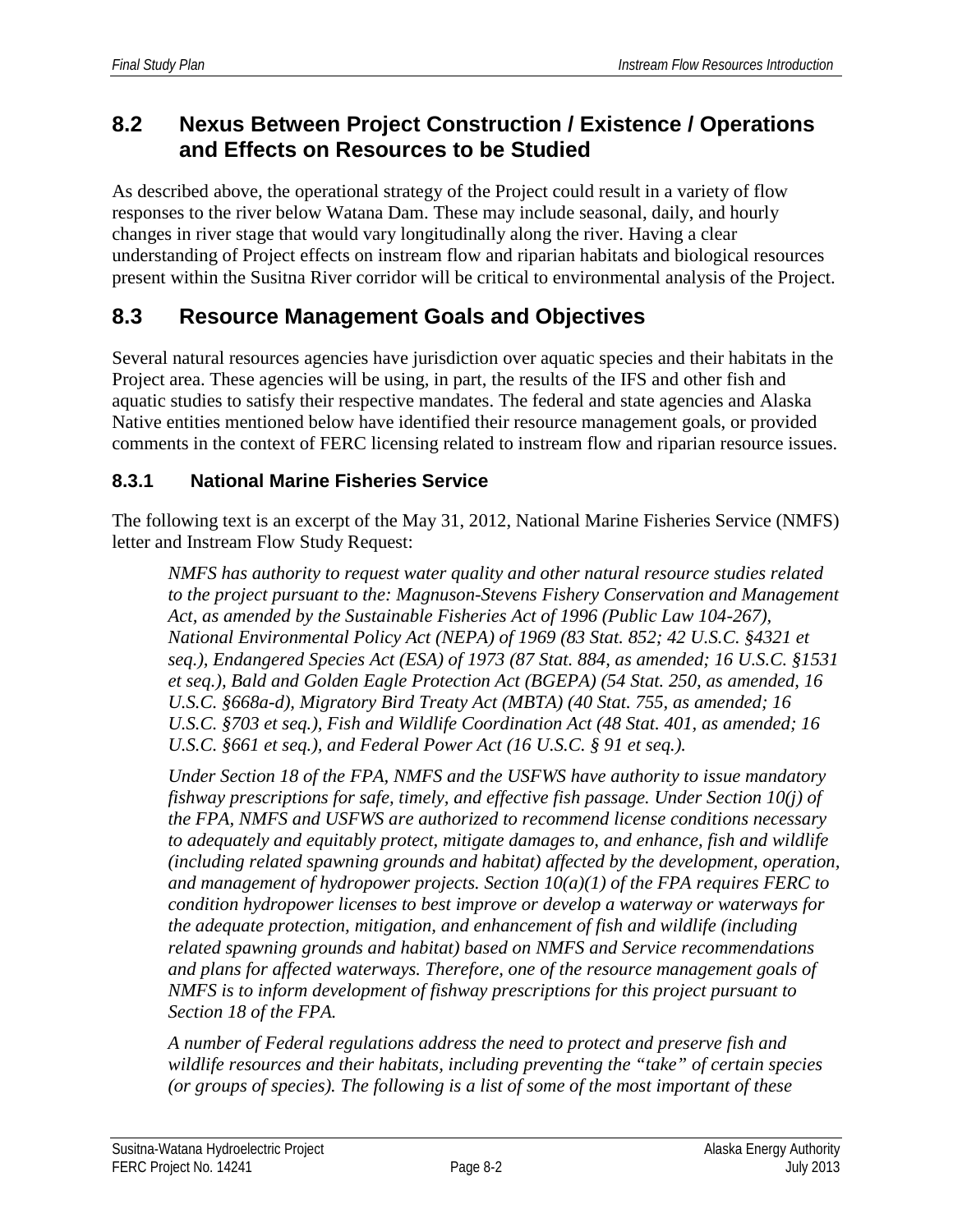*regulations which are applicable or may be applicable to the proposed license applications:*

- Federal Power Act
	- *FERC is required to give equal consideration to "protection, mitigation of damage to, and enhancement of, fish and wildlife (including spawning grounds and habitat)."*
- Magnuson-Stevens Fishery Conservation Act
	- *Magnuson-Stevens Fishery Conservation and Management Act, as amended by the Sustainable Fisheries Act of 1996 (Public Law 104-267), established a new requirement to describe and identify EFH in each fishery management plan. The EFH provisions of the MSA (§305(b)) require federal agencies to consult with NMFS on all actions, or proposed actions, authorized, funded, or undertaken by the agency, that may adversely affect EFH*
- Fish and Wildlife Coordination Act
	- *Requires equal consideration and coordination of wildlife conservation with other water resources development programs.*
- National Environmental Policy Act
	- *Requires evaluation of project alternatives, cumulative effects.*
- Endangered Species Act
	- *Section 7(a)(2) requires Federal agencies to ensure that their activities are not likely to jeopardize the continued existence of listed species or adversely modify designated critical habitat.*
- Anadromous Fish Conservation Act

#### **8.3.2 U.S. Fish and Wildlife Service**

The following text is an excerpt of the May 31, 2012, U.S. Fish and Wildlife Service (USFWS) Instream Flow Study Request:

*The U.S. Fish and Wildlife Service (USFWS), U.S. Department of Interior, has authority to request fish and wildlife resources studies related to this project pursuant to:*

*The National Environmental Policy Act (NEPA) of 1969 (83 Stat. 852; 42 U.S.C. 4321 et seq.), the Endangered Species Act (ESA) of 1973 (87 Stat. 884, as amended; 16 U.S.C. 1531 et seq.), the Bald and Golden Eagle Protection Act (BGEPA) (54 Stat. 250, as amended, 16 U.S.C. 668a-d), the Migratory Bird Treaty Act (MBTA) (40 Stat. 755, as amended; 16 U.S.C. 703 et seq.), the Fish and Wildlife Coordination Act (48 Stat. 401, as amended; 16 U.S.C. 661 et seq.), and the Federal Power Act (16 U.S.C. § 791 et seq.).*

*Under Section 18 of the Federal Power Act (FPA), the National Marine Fisheries Service (NMFS), U.S. Department of Commerce and the USFWS have authority to issue mandatory fishway prescriptions for safe, timely, and effective fish passage. Under*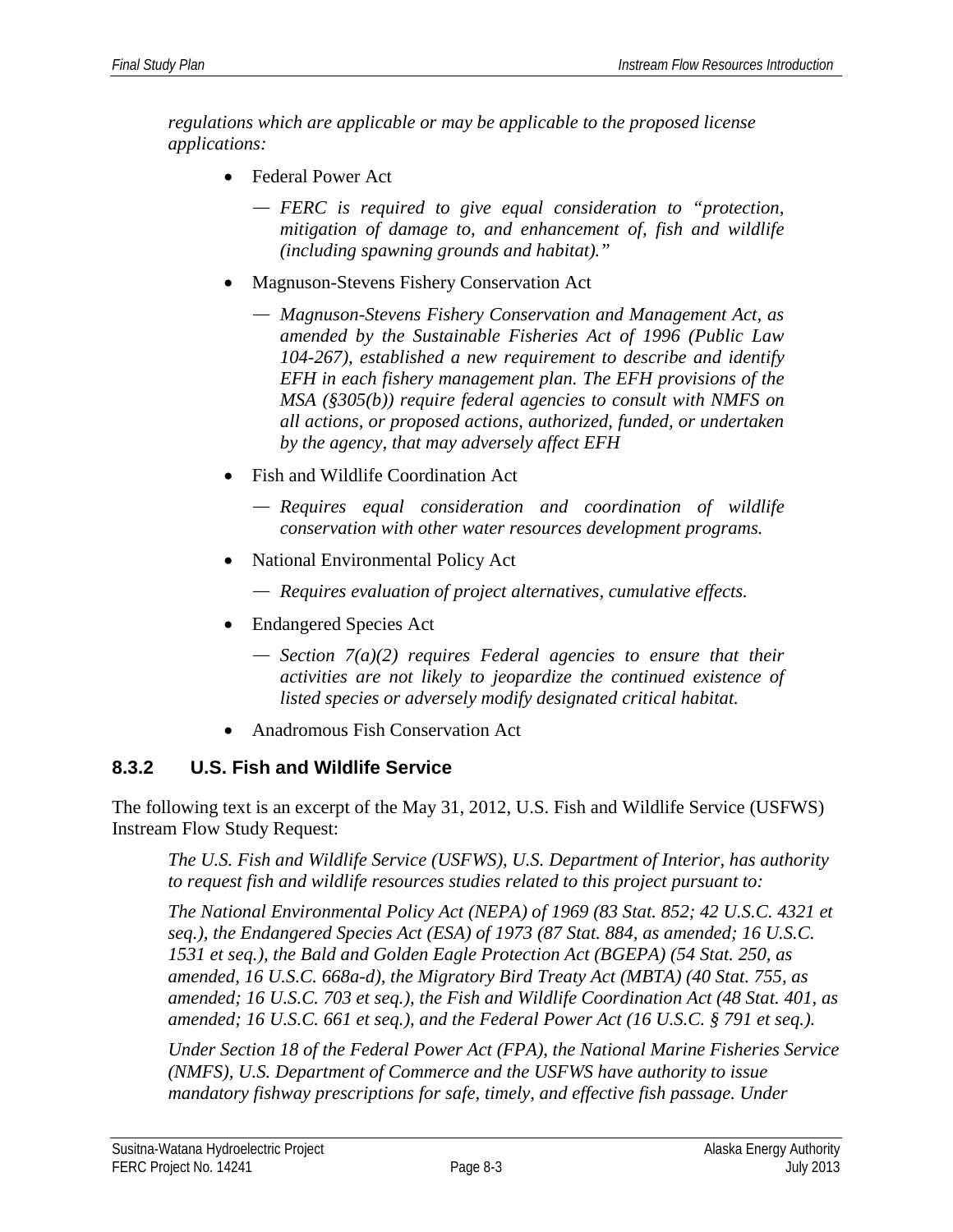*Section 10(j) of the FPA, NMFS and USFWS are authorized to recommend license conditions necessary to adequately and equitably protect, mitigate damages to, and enhance, fish and wildlife (including related spawning grounds and habitat) affected by the development, operation, and management of hydropower projects. Section 10(a)(1) of the FPA requires FERC to condition hydropower licenses to best improve or develop a waterway or waterways for the adequate protection, mitigation, and enhancement of fish and wildlife (including related spawning grounds and habitat) based on NMFS and USFWS recommendations and plans for affected waterways.*

*Consistent with our mission and with the legal authorities described above, our resource goal in this matter is to conserve existing fish and wildlife resources and their habitats in the Susitna River basin. With regard to fish passage, we will recommend scientificallybased and coordinated studies, collaborate with others, and ensure development of the best information possible to inform potential development of fishway prescriptions for this project pursuant to Section 18 of the Federal Power Act.*

#### **8.3.3 Alaska Department of Fish and Game**

The following text is an excerpt of the May 30, 2012, ADF&G letter and Instream Flow Study Request:

*The Fish and Game Act requires the Alaska Department of Fish and Game to, among other responsibilities, "…manage, protect, maintain, improve, and extend the fish, game and aquatic plant resources of the state in the interest of the economy and general wellbeing of the state" (AS 16.05.020).*

#### **8.3.4 Alaska Native Entities**

#### *8.3.4.1. Chickaloon Village Traditional Council*

The Chickaloon Native Village provided comments on Project licensing activities in a May 31, 2012, letter to the FERC. Chickaloon Native Village is a federally recognized Alaska Native tribe. Chickaloon Village is an Ahtna Athabascan Indian Tribe governed by the nine-member Chickaloon Village Traditional Council. The Chickaloon Village Traditional Council strives to increase traditional Ahtna Dene' practices for the betterment of all residents in the area. Preserving and restoring the region's natural resources is one way of supporting Ahtna culture and the regional ecosystem.

### **8.4 Summary of Consultation with Agencies, Alaska Native Entities, and Other Licensing Participants Regarding Revised Study Plan Development**

Input regarding the issues to be addressed in the IFS has been provided by the TWG during workgroup meetings commencing in late 2011. During 2012, workgroup meetings were held in January, March, April, June, August, September, and October, during which resource issues were identified and discussed and objectives of the instream flow studies were defined. A oneand-one-half day field reconnaissance was also conducted in October 2012 with agency representatives to tour three of the proposed Focus Areas and discuss riparian, groundwater, and